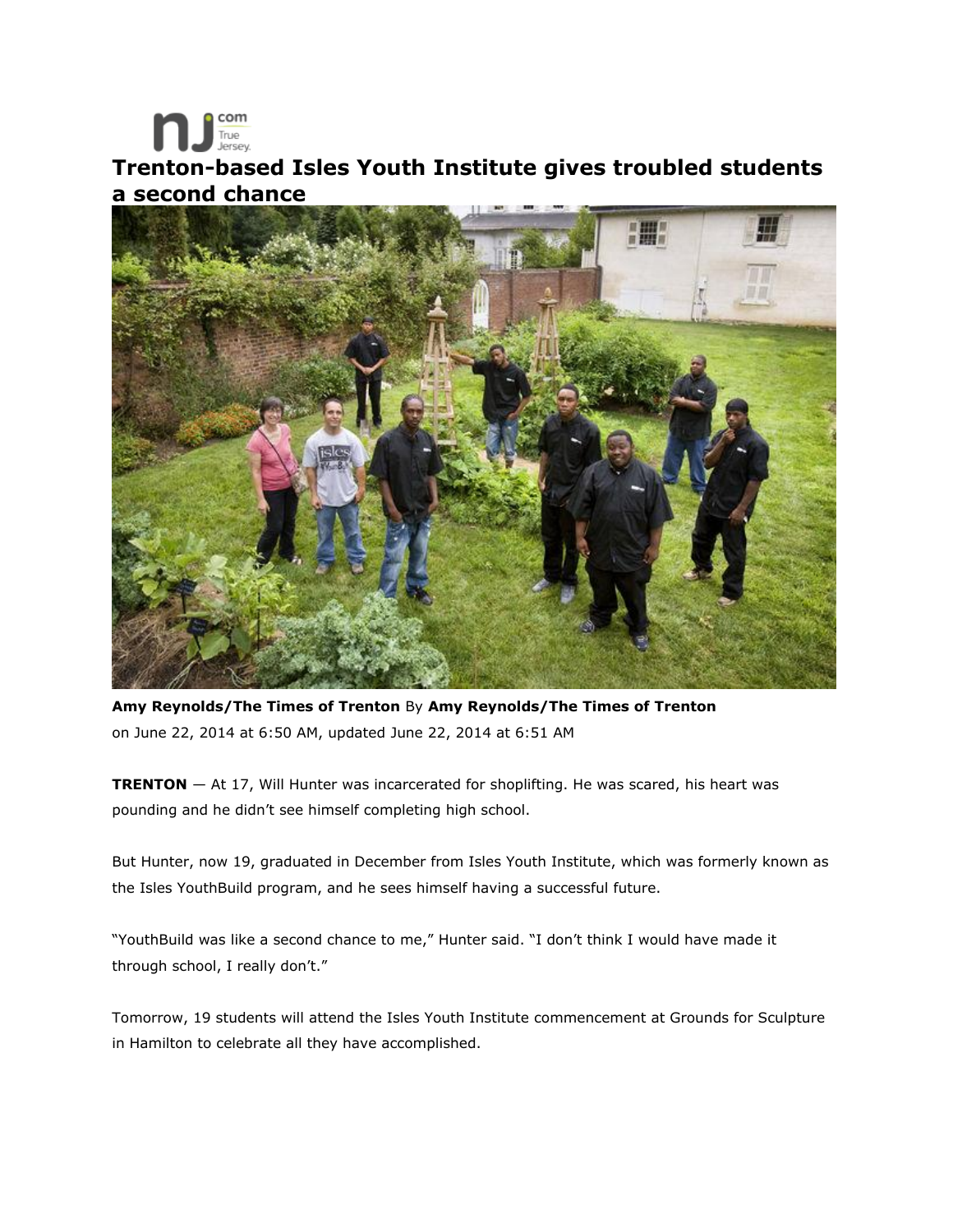Isles Youth Institute is an alternative high school for dropouts and students who had challenges completing traditional high school. It offers academic and vocational training with an emphasis on leadership development and civic engagement.

"It's not just getting the GED  $-$  it's learning all of the programs we have offered here for them, getting an opportunity for employment," said Joyce Miller, a GED and literacy teacher for Isles. "We've had some great successes."

Isles Youth Institute caters to young adults age 16 to 24, Miller said. Many of the students have been involved with the juvenile justice system, some have children and others have dropped out of traditional high schools.

Brittany Hodges, 19, is a single parent. She graduated from Isles Youth Institute in November, completed a certified nursing assistant program there, and will take the state test this week.

Hodges started her freshman year of high school at Trenton Catholic Academy but said the school wasn't for her. She first went to Isles Youth Institute in 2012, but her mom had passed away about a year earlier and she wasn't yet ready for school.

"I wasn't really worried about school. I had a dysfunctional mind," Hodges said. But she realized that if she didn't go back to school, her daughter probably wouldn't want to go either. "I decided I needed to get an education."

Hodges started attending Isles again in 2013.

Hunter, too, said traditional school wasn't the right fit for him, and at first he didn't think Isles would be any different.

"I thought it was going to be just like regular school, and regular school wasn't working for me," he said. "I had a lot of friends (at Trenton High) — well, people who I thought were my friends. I would never go to class. At one point I was really trying, but then I just started kicking it in with the crowd, never going to class."

Hunter's biggest difficulty was changing his attitude, he said.

"I had a bad attitude, like super bad," he said. "Over the years I just grew up. I just started realizing what life was, and life's really hard. My mom started struggling and I was like, 'Wow, that could be me.' I started seeing people fall, seeing bad things happening to people, and I didn't want that life." Both students said their proudest moments were getting their GEDs.